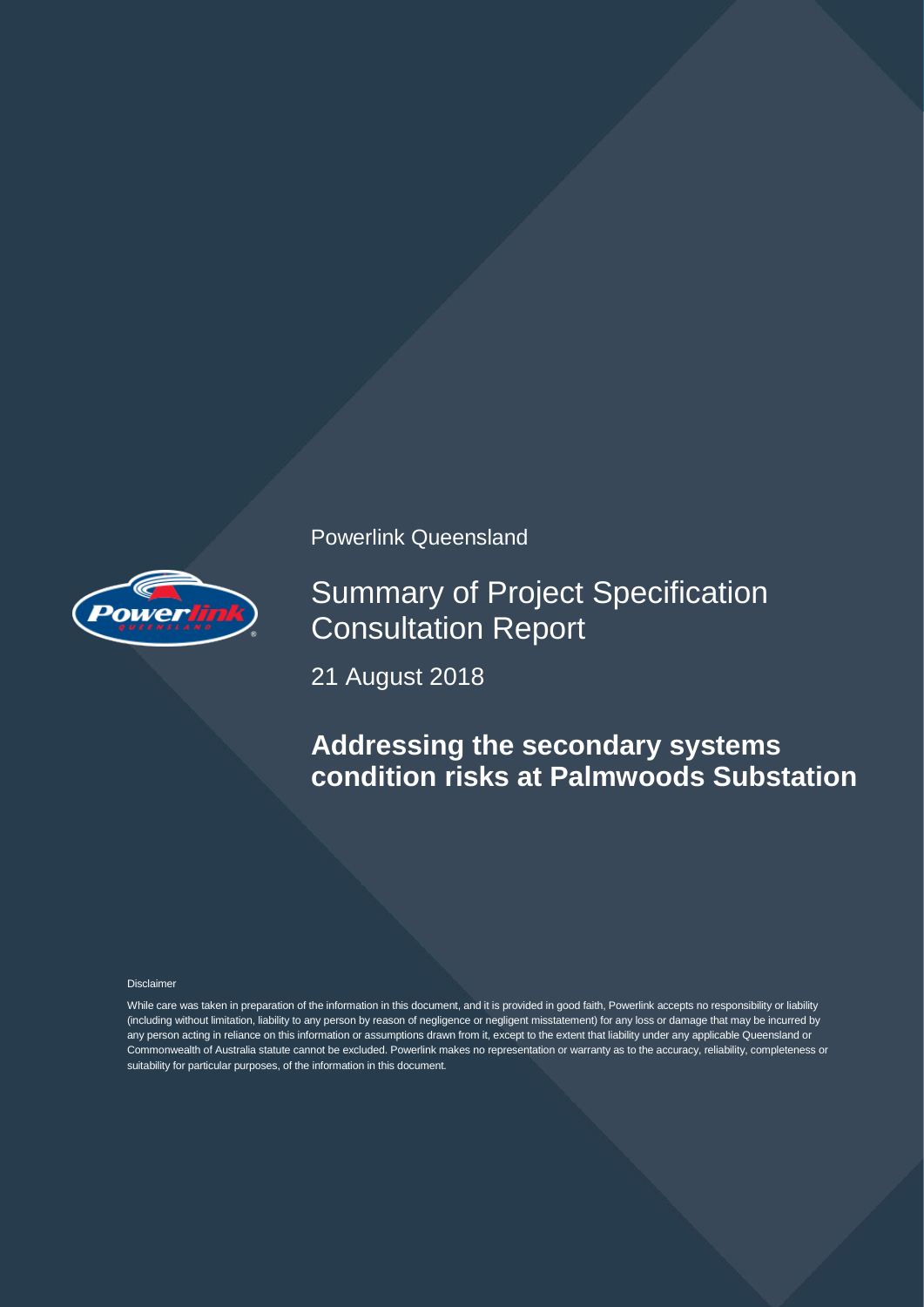## **Summary**

Located in the Sunshine Coast hinterland, Palmwoods Substation is approximately 18 kilometres west of Mooloolaba and is part of Powerlink's 275kV transmission network between generators and the main South East Queensland load centre. Palmwoods Substation also provides the major injection point into Ergon Energy's (part of the Energy Queensland Group) distribution network for the Sunshine Coast and north Caboolture areas.

Several secondary systems at the Palmwoods Substation are reaching the end of their technical service life and are facing obsolescence with manufacturer support and spares no longer available.

Secondary systems include the control, protection and communications equipment that operate the transmission network and prevent damage to primary systems during adverse events. Under the National Electricity Rules (the Rules), Transmission Network Service Providers (TNSPs) are required to provide sufficient secondary systems, including redundancies, to ensure the transmission system is adequately protected.

### Powerlink is required to apply the RIT-T to this investment

This investment is driven by an obligation in the Rules, and is classified as a 'reliability corrective action' under the RIT-T.

#### Three options have been identified to address the identified need

| Option                                                             | <b>Description</b>                                                                                                                                               | Indicative<br>capital cost<br>(\$million,<br>2017/18 | Indicative annual<br>O&M costs<br>(\$million,<br>2017/18 |
|--------------------------------------------------------------------|------------------------------------------------------------------------------------------------------------------------------------------------------------------|------------------------------------------------------|----------------------------------------------------------|
| Base Option: Staged<br>replacement in existing<br>building         | Replace all obsolete secondary systems<br>using new pre-wired panels installed in<br>free space of the existing building in two<br>stages between 2019 and 2024. | 8.1                                                  | 0.198                                                    |
| Option 1: Single stage<br>replacement in existing<br>building      | Replace all secondary systems using<br>new pre-wired panels installed in free<br>space of the existing building by mid-<br>2021                                  | 7.2                                                  | 0.190                                                    |
| Option 2: Single stage<br>replacement in<br>prefabricated building | Replace all secondary systems using a<br>modular prefabricated building with new<br>secondary systems installed by mid-<br>2021                                  | 7.3                                                  | 0.190                                                    |

### Table 1: Summary of credible options

The base option reflects a conventional approach to ensuring continued compliance with the secondary systems obligations in the Rules and has been selected to serve as the basis of comparison between options. Replacement would occur in two stages in order to maximise asset life and defer investment: one completed in late 2020 and a second in late 2024.

This option has then been compared with an option in which all of the secondary systems are replaced with pre-wired panels within the existing building by mid-2021 and a third option where all of the secondary systems are replaced using a new prefabricated building, which is built off-site and then installed at Palmwoods, also by mid-2021.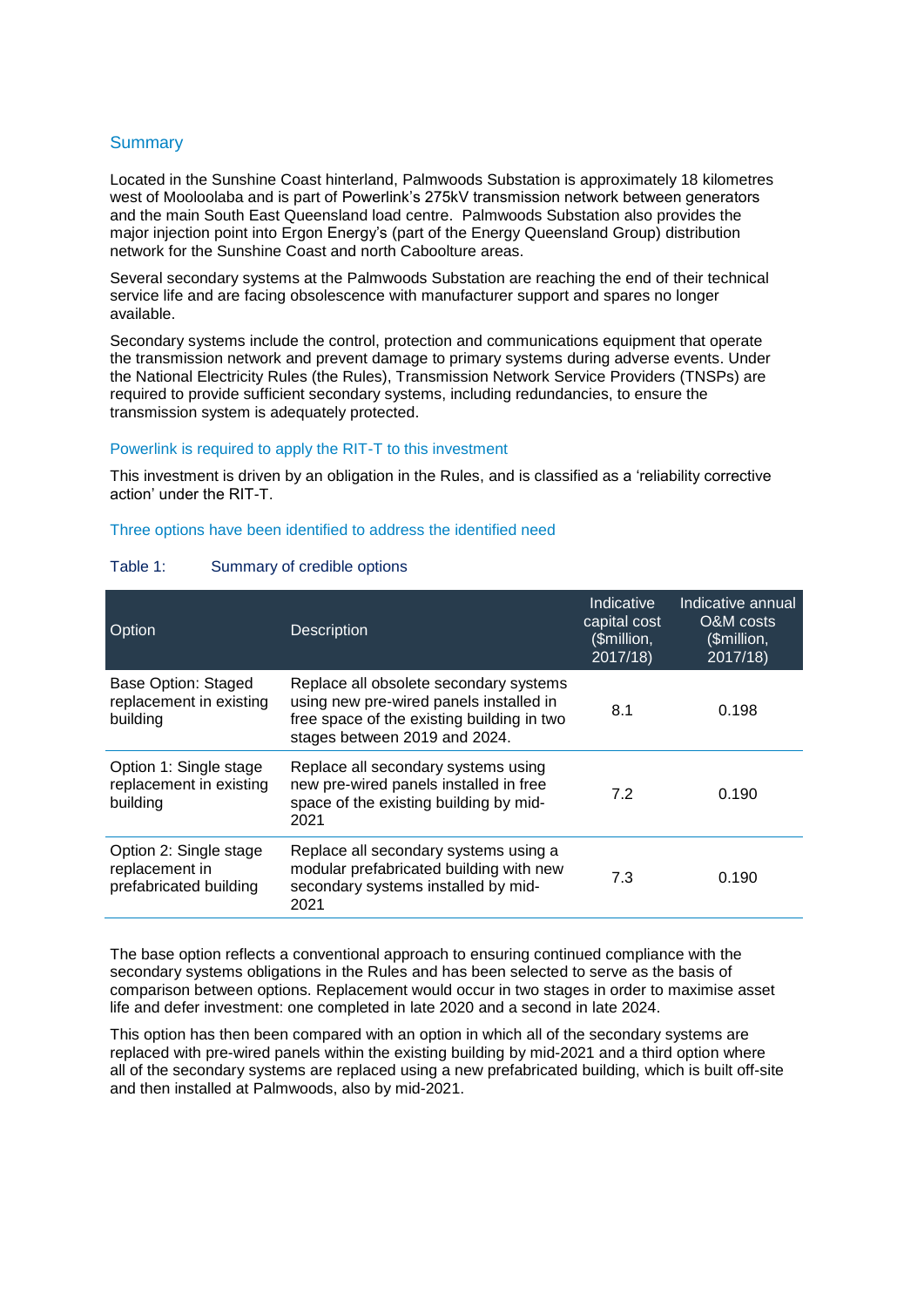Project Specification Consultation Report: Addressing the secondary systems condition risks at Palmwoods Substation

Powerlink has also considered whether non-network options could address the identified need. A non-network option that avoids replacement of secondary systems would need to replicate the support that Palmwoods Substation provides both Powerlink and Energex in meeting reliability obligations on an enduring basis at a cost lower than the network options under consideration.

The nature of the underlying problem (i.e. aging and obsolete secondary systems) limits the number of possible solutions that can be adopted. Powerlink is not currently aware of other credible network or non-network options that could be adopted.

Notwithstanding this, Powerlink welcomes submissions from potential proponents who consider that they could offer a credible non-network option that is both economically and technically feasible.

## Option 2 has been identified as the preferred option

Due to the nature of the investment, none of the options considered, including the preferred option, are expected to give rise to market benefits. The difference between the options relates primarily to differences in capital costs and timing, which in combination have no material impact on rankings. This is supported by the NPV analysis which demonstrates only marginal variances between the options (refer to Table 2).

| Option      | Central scenario | Ranking |
|-------------|------------------|---------|
| Base option | -5.6             | 3       |
| Option 1    | $-5.5$           |         |
| Option 2    | $-5.5$           |         |

Table 2: NPV of credible options (NPV, \$m 2017/18)

Powerlink recommends Option 2 based on the following benefits:

- avoiding existing health and safety risks arising during implementation due to the constraints of legacy designs and architecture, under both the Base Option & Option 1
- resolving health and safety risks by avoiding the continued use of the existing secondary systems corridor panels at Palmwoods until 2024, which otherwise would remain under the Base Option
- realising moderate cost savings associated with more complex project delivery, by reducing the travel time of specialist resources to site, under the Base Option.

Under Option 2, work on prefabricating the secondary systems building will commence off-site in late 2019, with preparatory construction activities occurring on-site in mid-2020. Installation of the prefabricated secondary systems building on site will take place in late 2020 with full commissioning by July 2021.

The indicative capital cost of this option is \$7.3 million in 2017/18 prices.

## **Submissions**

Powerlink welcomes written submissions on this *Project Specification Consultation Report*. Submissions are particularly sought on the credible options presented.

Submissions are due on or before Friday, 16 November 2018.

Please address submissions to:

Roger Smith Manager Network and Alternate Solutions Powerlink Queensland PO Box 1193 VIRGINIA QLD 4014 Tel: (07) 3860 2328 [networkassessments@powerlink.com.au](mailto:networkassessments@powerlink.com.au)